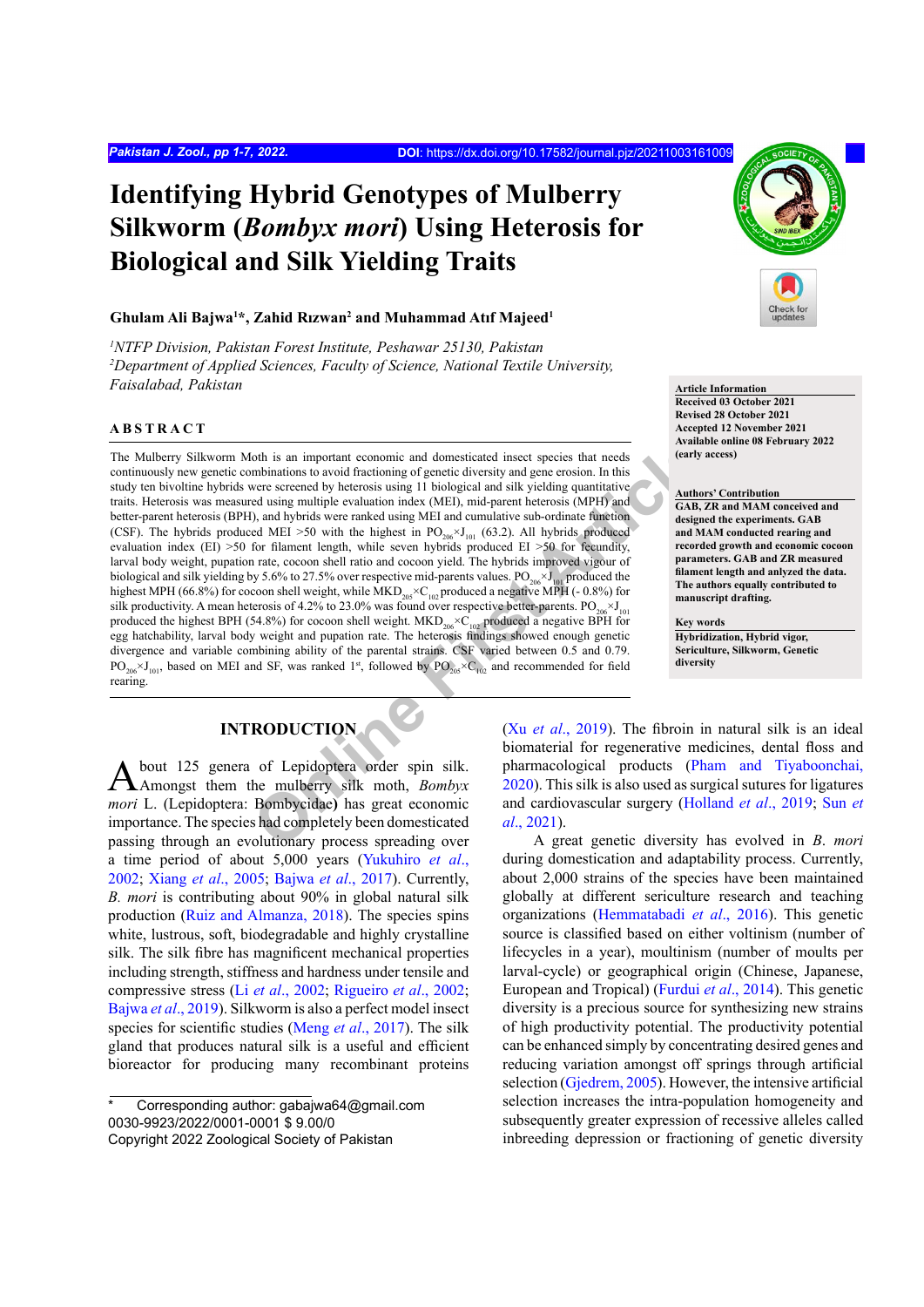[\(Ruiz and Almanza, 2018](#page-6-2)). To avoid fractioning of genetic diversity and loss of genes, new genotypes are evolved by hybridization of strains with interest-specific traits. This is obverse of inbreeding and effectively restore vigor and reverse the deleterious recessive alleles effect [\(Kang](#page-5-6) *et al*., [2004\)](#page-5-6).

The sustainable development of sericulture owes a lot to continuous manipulation of genetic sources of *B. mori* for hybrid vigour (Jalali *et al*[., 2011](#page-5-7)). Hybridization in the Mulberry Silkworm Moth started in 19<sup>th</sup> century in China and Japan. The primary objective of silkworm hybridization is to evolve robust strains to replace the old ones. The new strains are resistant to diseases, and have high productivity potential and environment adaptive compared to earlier strains (Kang *et al*[., 2004](#page-5-6); Sahan, 2020). Scores of hybrids have been synthesized with superior biological traits like fecundity, egg hatchability, larval development, pupation rate and silk yielding traits including cocoon weight, cocoon silk percentage, silk yield, silk filament (Talebi *et al*[., 2010](#page-6-10); [Ghazy, 2012](#page-5-8); Ghazy *et al*., 2017; Fouad, 2020; [Sahan, 2020](#page-6-9)).

**Onli[ne](#page-5-11) Firs[t](#page-5-13) [A](#page-5-13)[rt](#page-6-10)i[c](#page-5-10)[le](#page-5-11)** In Pakistan, sericulture is a cottage industry and farmers traditionally rear bivoltine inbred silkworm strains. These strains are of Chinese and Japanese origin and have lost productivity and resistance against diseases due to fractioning of genetic diversity. Silkworm strains have a pivotal role in sericulture (Zhao *et al*., 2007), yet a little attention was given to evolve new genetic combinations through hybridization in the country (Bukhari *et al*., 2008). Present study was, therefore, undertaken to identify hybrid strains of superior biological and silk yielding traits for improving silkworm productivity. The superior strains will also add new productive genetic combinations in silkworm genetic source and will be handy for scientific community and sericulture development world-wide. Specifically, we screened genotypes using heterosis, a genetic parameter, based on: multiple evaluation index, mid-parent heterosis (Relative heterosis), better-parent heterosis (Heterobeltiosis) and sub-ordinate function.

#### **MATERIALS AND METHODS**

The study was conducted at Pakistan Forest Institute, Peshawar in 2019. Six inbred bivoltine strains of *B. mori* including:  $C_{102}$ ,  $PO_{205}$ ,  $PO_{206}$  (Chinese origin), and  $J_{101}$ ,  $MKD<sub>205</sub>, MKD<sub>206</sub>$  (Japanese origin) were bred to synthesize ten hybrids: MKD<sub>205</sub>×PO<sub>205</sub>, MKD<sub>205</sub>×PO<sub>206</sub>, MKD<sub>205</sub>×C<sub>102</sub>,  $\text{MKD}_{206}^{\bullet}\text{×C}_{102}$ ,  $\text{MKD}_{206}^{\bullet}\text{×PO}_{205}$ ,  $\text{J}_{101}^{\bullet}\text{×PO}_{205}$ ,  $\text{PO}_{205}^{\bullet}\text{×C}_{102}^{\bullet}$  $PO_{206} \times J_{101}$ ,  $C_{102} \times MKD_{206}$  and  $C_{102} \times J_{101}$ . The disease free layings of hybrids were surface sterilized using 2.0% formalin aqueous solution and incubated at  $25 \pm 2$ °C. The neonates were brushed on finely chopped leaves of *Morus*

*alba* var. PFI-1 and reared following standard laboratory conditions as described by [Bukhari](#page-5-11) *et al*. (2008). Four hundred 3<sup>rd</sup> instar larvae hybrid<sup>-1</sup> were separated at random from mass rearing and reared in wooden trays  $(30 \times 20 \times$  $2.5$ ) cm<sup>3</sup>. The full grown  $5<sup>th</sup>$  instar larvae were provided collapsible plastic mountages for pupation and cocoons were harvested on day-7 after pupation.

Eleven biological and silk yielding quantitative traits were recorded: fecundity (number of eggs female<sup>-1</sup>), egg hatchability (%),  $5<sup>th</sup>$  instar larval body weight (g),  $5<sup>th</sup>$ instar larval lifespan (h), pupation rate (%), cocoon weight (g), cocoon shell weight (g), cocoon shell ratio  $(\%)$ , filament length (m), silk productivity (cg/d) and cocoon yield 10,000-1 larvae (kg). Pupation rate, cocoon weight, cocoon shell weight and cocoon shell ratio were estimated following Bukhari *et al*. (2008). Silk productivity was estimated according to Fouad (2020).

Evaluation index (EI), mid-parent heterosis (MPH) and better-parent heterosis (BPH) were calculated as described by Talebi *et al*. (2010) and [Ghazy \(2014\)](#page-5-12).

Sub-ordinate function was calculated according to Gower (1971).

## **RESULTS**

The values of mean multiple evaluation index and evaluation index for each trait of inbred strains and hybrids are presented in Table I. MEI of inbred strains varied from 36.8 to 45.3, while MEI of hybrids varied from 51.4 to 63.2.  $PO_{206} \times J_{101}$  produced the highest MEI while  $\text{MKD}_{205} \times \text{PO}_{206}$  produced the lowest MEI. The difference between  $PO_{206} \times J_{101}$  and  $PO_{205} \times C_{102}$  was marginal. Similarly, the difference between  $\widehat{MKD}_{205} \times PO_{206}$  and  $J_{101} \times PO_{205}$  was negligible. The inbred strains  $C_{102}$ , PO<sub>206</sub> and MKD<sub>206</sub> produced  $EI > 50$  for pupation rate, fecundity and  $5<sup>th</sup>$  instar larval lifespan, respectively. All the hybrids produced EI >50 for filament length, while 80% hybrids produced  $EI > 50$  for egg hatchability and  $5<sup>th</sup>$  instar larval lifespan. Seventy percent hybrids produced EI >50 for fecundity, larval body weight, pupation rate, cocoon shell ratio and cocoon yield, while sixty percent hybrids produced EI >50 for cocoon weight and cocoon shell weight. Half of the hybrids produced EI >50 for silk productivity.  $PO_{205} \times C_{102}$ produced EI  $>50$  for 11 quantitative traits, while  $MKD_{205} \times PO_{205}$ ,  $MKD_{205} \times C_{102}$  and  $C_{102} \times J_{101}$  produced EI  $>50$  for 90.9% under study quantitative traits. PO<sub>206</sub>×J<sub>101</sub> and MKD<sub>206</sub>×C<sub>102</sub> produced EI >50 for 72.7% and 63.6% traits, respectively.  $MKD_{206} \times PO_{205}$  and  $J_{101} \times PO_{205}$  produced  $EI > 50$  for the least number of quantitative traits (45.5%).

The outcome of mid-parent heterosis analysis is presented in [Table II.](#page-2-1) The mean MPH was positive for all the hybrids and ranged from 5.6% to 27.5%.  $PO_{206} \times J_{101}$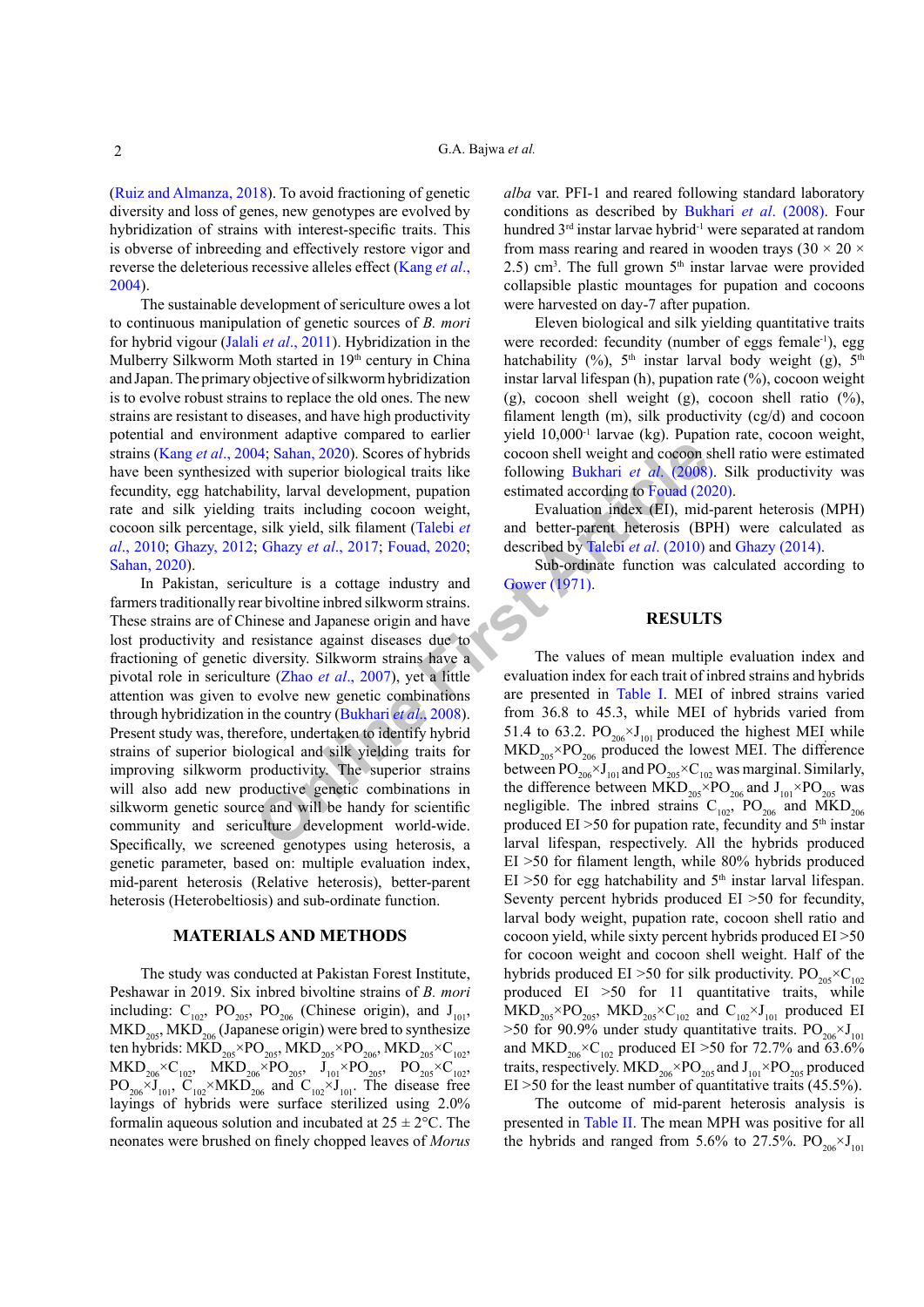produced the highest MPH, while  $MKD_{205} \times PO_{206}$ produced the lowest MPH. All hybrids produced positive MPH for 11 quantitative traits except  $MKD_{205} \times C_{102}$  that produced negative MPH for silk productivity.  $C_{102}^{-} \times J_{101}$ and  $J_{101} \times PO_{205}$  produced the highest MPH for fecundity and egg hatchability, respectively, while  $MKD_{205} \times C_{102}$ and  $PO_{205} \times C_{102}$  produced the highest MPH for 5<sup>th</sup> instar larval lifespan and pupation rate, respectively.  $PO_{206} \times J_{101}$ produced the highest MPH for 63.6% quantitative traits, while four hybrids produced the highest MPH for one

quantitative traits each. Trait-wise,  $PO_{206} \times J_{101}$  produced the highest MPH for 5<sup>th</sup> instar larval body weight, cocoon weight, cocoon shell weight, cocoon shell ratio, filament length, silk productivity and cocoon yield.  $\text{MKD}_{205} \times \text{C}_{102}$ produced the lowest MPH for silk productivity (- 0.8%), followed by MKD<sub>205</sub>×PO<sub>206</sub>(0.3%) also for silk productivity. Based on mean MPH, hybrids could be divided into three groups including: (i) hybrid with MPH  $>$ 20% (PO<sub>206</sub> $\times$ J<sub>101</sub>), (ii) hybrids with MPH  $>10\%$  (6 hybrids), and (iii) hybrids with MPH  $<$  10% (3 hybrids).

<span id="page-2-0"></span>**Table I. Multiple evaluation index of bivoltine inbred and hybrid strains of** *B. mori.*

| <b>Silkworm strains</b>                                                                                                                                                                                                                                                                   | <b>Quantitative traits</b><br>Mean |                                                                            |            |                    |           |                        |            |            |      |      |           |      |  |
|-------------------------------------------------------------------------------------------------------------------------------------------------------------------------------------------------------------------------------------------------------------------------------------------|------------------------------------|----------------------------------------------------------------------------|------------|--------------------|-----------|------------------------|------------|------------|------|------|-----------|------|--|
|                                                                                                                                                                                                                                                                                           | Fecun                              | Hatch                                                                      | <b>LBW</b> | 5 <sup>th</sup> LS | <b>PR</b> | $\mathbf{C}\mathbf{W}$ | <b>CSW</b> | <b>CSR</b> | FL   | SP   | <b>CY</b> |      |  |
| $\mathbf{C}_{102}$                                                                                                                                                                                                                                                                        | 44.6                               | 49.3                                                                       | 39.3       | 36.2               | 51.7      | 45.2                   | 43.7       | 42.4       | 43.5 | 47.3 | 41.7      | 44.1 |  |
| PO <sub>205</sub>                                                                                                                                                                                                                                                                         | 40.2                               | 34.1                                                                       | 46.8       | 41.3               | 44.6      | 39.5                   | 36.4       | 31.5       | 37.9 | 37.9 | 41.3      | 39.2 |  |
| $\mathrm{PO}_{206}$                                                                                                                                                                                                                                                                       | 59.8                               | 46.9                                                                       | 39.7       | 41.3               | 34.4      | 45.3                   | 46.6       | 49.6       | 44.2 | 49.0 | 41.7      | 45.3 |  |
| $J_{101}$                                                                                                                                                                                                                                                                                 | 27.7                               | 36.1                                                                       | 36.2       | 31.0               | 39.3      | 39.9                   | 38.9       | 37.7       | 37.7 | 43.4 | 37.2      | 36.8 |  |
| $\mathrm{MKD}_{205}$                                                                                                                                                                                                                                                                      | 46.3                               | 34.0                                                                       | 36.2       | 41.3               | 40.4      | 46.5                   | 46.7       | 48.0       | 40.8 | 49.1 | 45.1      | 43.1 |  |
| $\mathrm{MKD}_{\mathrm{206}}$                                                                                                                                                                                                                                                             | 39.9                               | 40.3                                                                       | 46.4       | 56.9               | 35.5      | 35.3                   | 36.5       | 37.9       | 31.7 | 34.6 | 37.5      | 39.3 |  |
| $\text{MKD}_{205} \times \text{PO}_{205}$                                                                                                                                                                                                                                                 | 47.2                               | 60.5                                                                       | 63.2       | 62.1               | 58.2      | 54.0                   | 54.7       | 55.9       | 55.2 | 51.3 | 54.2      | 56.0 |  |
| $\text{MKD}_{\text{205}}\!\!\times\!\!\text{PO}_{\text{206}}$                                                                                                                                                                                                                             | 63.9                               | 51.4                                                                       | 51.8       | 51.7               | 44.9      | 48.4                   | 49.7       | 52.3       | 52.6 | 49.2 | 49.2      | 51.4 |  |
| $\text{MKD}_{\text{205}}\!\!\times\!\text{C}_{\text{102}}$                                                                                                                                                                                                                                | 53.9                               | 57.1                                                                       | 60.4       | 62.1               | 62.6      | 50.0                   | 51.0       | 53.3       | 53.1 | 47.7 | 50.6      | 54.7 |  |
| $\text{MKD}_{\text{206}}\!\!\times\!\!\text{PO}_{\text{205}}$                                                                                                                                                                                                                             | 44.0                               | 63.9                                                                       | 49.1       | 62.1               | 57.5      | 49.0                   | 49.0       | 49.8       | 54.0 | 45.8 | 55.3      | 52.7 |  |
| $\text{MKD}_{\text{206}}\!\!\times\!\text{C}_{\text{102}}$                                                                                                                                                                                                                                | 56.1                               | 48.2                                                                       | 45.2       | 49.1               | 49.9      | 50.9                   | 56.5       | 64.9       | 55.9 | 57.0 | 51.4      | 53.2 |  |
| $\mathrm{J_{101} \times PO_{205}}$                                                                                                                                                                                                                                                        | 44.3                               | 62.9                                                                       | 43.9       | 56.9               | 61.3      | 46.8                   | 49.0       | 53.2       | 53.3 | 47.1 | 47.8      | 51.5 |  |
| $PO_{205} \times C_{102}$                                                                                                                                                                                                                                                                 | 56.0                               | 52.3                                                                       | 65.4       | 62.1               | 63.0      | 65.9                   | 63.6       | 58.8       | 62.9 | 60.0 | 64.8      | 61.4 |  |
| $PO_{206} \times J_{101}$                                                                                                                                                                                                                                                                 | 52.0                               | 47.3                                                                       | 64.1       | 43.9               | 41.5      | 75.2                   | 76.0       | 70.6       | 70.2 | 79.4 | 74.5      | 63.2 |  |
| $\text{C}_{\text{102}}\!\!\times\!\!\text{MKD}_{\text{206}}$                                                                                                                                                                                                                              | 64.8                               | 62.1                                                                       | 58.9       | 50.4               | 60.4      | 48.6                   | 47.9       | 47.9       | 52.7 | 47.7 | 49.4      | 53.7 |  |
| $C_{102} \times J_{101}$                                                                                                                                                                                                                                                                  | 59.3                               | 53.5                                                                       | 53.3       | 51.7               | 54.8      | 59.6                   | 53.8       | 46.4       | 54.4 | 53.4 | 58.1      | 54.4 |  |
| Fecun, Fecundity; Hatch, Hatchability; LBW, Larval body weight; 5th LS, 5th instar larval lifespan; PR, Pupation rate; CW, Cocoon weight; CSW, Cocoon<br>shell weight; CSR, Cocoon-shell ratio; FL, Filament length; SP, Silk productivity; CY, Cocoon yield 10,000 <sup>-1</sup> larvae. |                                    |                                                                            |            |                    |           |                        |            |            |      |      |           |      |  |
|                                                                                                                                                                                                                                                                                           |                                    | Table II. Mid-parent heterosis effect (%) of bivoltine hybrids of B. mori. |            |                    |           |                        |            |            |      |      |           |      |  |

<span id="page-2-1"></span>

| Table II. Mid-parent heterosis effect (%) of bivoltine hybrids of <i>B. mori</i> . |  |  |
|------------------------------------------------------------------------------------|--|--|
|------------------------------------------------------------------------------------|--|--|

| <b>Hybrids</b>                                                 | <b>Quantitative traits</b><br>Mean |       |            |                    |      |                        |           |      |      |           |           |      |
|----------------------------------------------------------------|------------------------------------|-------|------------|--------------------|------|------------------------|-----------|------|------|-----------|-----------|------|
|                                                                | Fecun                              | Hatch | <b>LBW</b> | 5 <sup>th</sup> LS | PR   | $\mathbf{C}\mathbf{W}$ | $\bf CSW$ | CSR  | FL   | <b>SP</b> | <b>CY</b> |      |
| $\text{MKD}_{205} \times \text{PO}_{205}$                      | 2.2                                | 11.7  | 21.7       | 10.5               | 5.8  | 12.8                   | 27.1      | 12.9 | 15.1 | 15.0      | 14.6      | 13.6 |
| $\text{MKD}_{205} \times \text{PO}_{206}$                      | 5.8                                | 4.7   | 14.3       | 5.3                | 2.8  | 2.9                    | 5.6       | 2.7  | 9.4  | 0.3       | 7.6       | 5.6  |
| $\text{MKD}_{205} \times \text{C}_{102}$                       | 4.7                                | 6.6   | 23.5       | 12.0               | 6.1  | 4.6                    | 11.1      | 6.2  | 10.2 | $-0.8$    | 9.5       | 8.5  |
| $\text{MKD}_{\text{206}}\!\!\times\!\! \text{PO}_{\text{205}}$ | 2.3                                | 11.7  | 2.4        | 6.3                | 6.5  | 14.4                   | 28.9      | 12.6 | 19.1 | 21.1      | 22.1      | 13.4 |
| $\text{MKD}_{206} \times C_{102}$                              | 7.9                                | 1.4   | 2.3        | 1.3                | 2.4  | 12.8                   | 34.9      | 19.8 | 17.7 | 32.3      | 16.4      | 13.6 |
| $J_{101} \times PO_{205}$                                      | 6.1                                | 12.3  | 2.5        | 10.8               | 7.2  | 8.6                    | 25.5      | 15.6 | 14.9 | 13.1      | 11.9      | 11.7 |
| $PO_{205}XC_{102}$                                             | 5.5                                | 5.0   | 8.7        | 9.8                | 7.4  | 8.5                    | 11.8      | 5.7  | 7.4  | 2.0       | 7.7       | 7.2  |
| $PO_{206} \times J_{101}$                                      | 4.7                                | 2.5   | 27.1       | 4.1                | 1.8  | 38.1                   | 66.8      | 21.0 | 27.4 | 60.5      | 48.5      | 27.5 |
| $C_{102}^{\ } \times \mathrm{MKD}_{206}$                       | 12.7                               | 7.3   | 15.8       | 1.9                | 6.2  | 10.0                   | 16.6      | 6.1  | 14.5 | 13.7      | 13.5      | 10.8 |
| $C_{102} \times J_{101}$                                       | 13.6                               | 4.6   | 16.1       | 9.6                | 3.4  | 19.9                   | 25.9      | 5.1  | 13.0 | 15.0      | 25.8      | 13.8 |
| <b>SE</b>                                                      | 1.23                               | 1.24  | 2.91       | 1.23               | 0.67 | 3.16                   | 5.46      | 2.06 | 1.81 | 5.78      | 3.90      | 1.90 |
| <b>CV</b>                                                      | 0.59                               | 0.58  | 0.68       | 0.54               | 0.43 | 0.75                   | 0.68      | 0.61 | 0.39 | 1.06      | 0.69      | 0.48 |

For abbreviations, see [Table I](#page-2-0).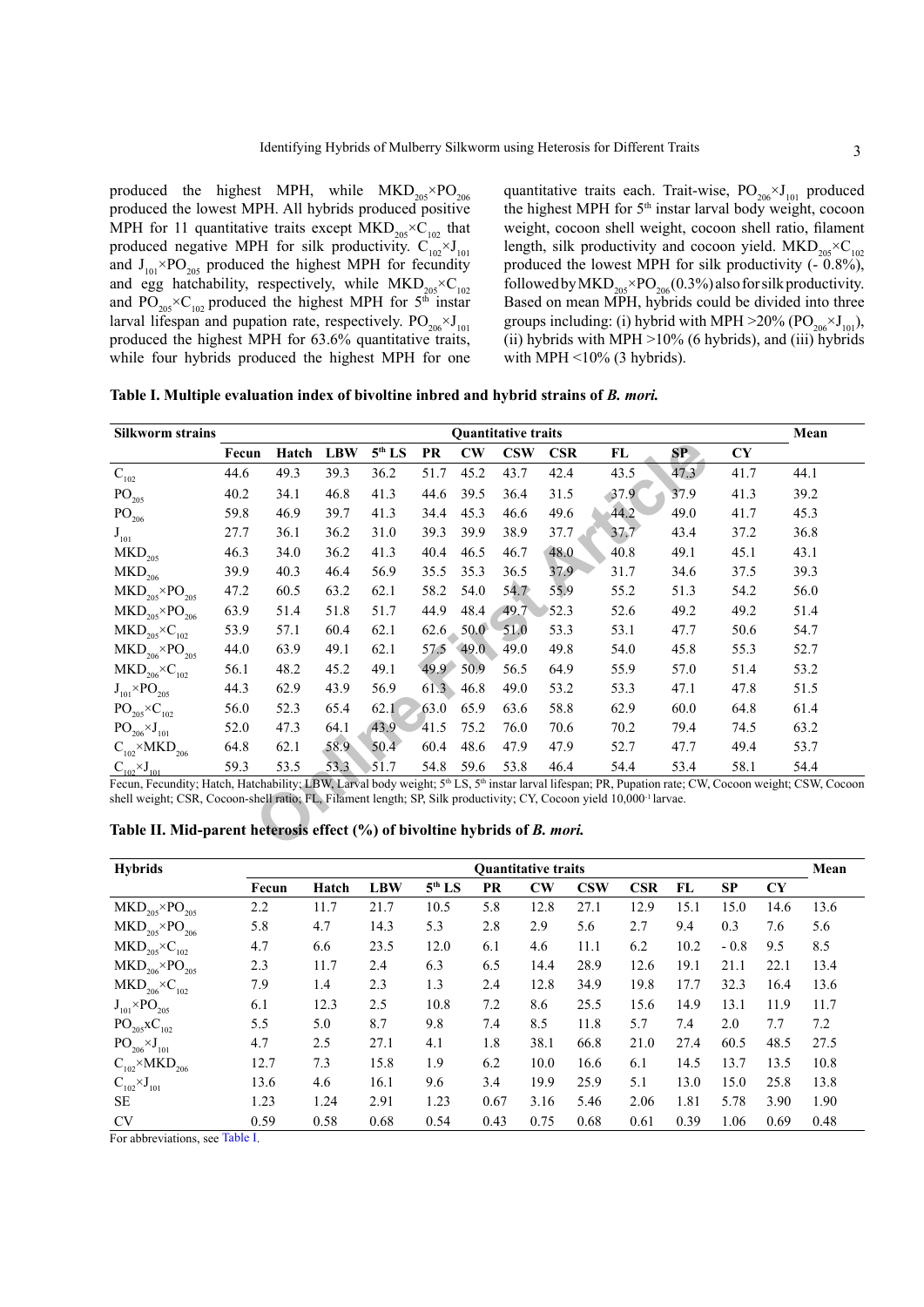Results of better-parent heterosis for hybrids and traits are presented in [Table III.](#page-3-0) Mean BPH effect was positive in all tested hybrids and ranged between 4.2% and 23.0%.  $PO<sub>206</sub> \times J<sub>101</sub>$  and  $MKD<sub>205</sub> \times PO<sub>206</sub>$  produced the highest and the lowest mean BPH, respectively.  $PO_{206} \times J_{101}$ produced the highest BPH for 5<sup>th</sup> instar larval body weight, cocoon weight, cocoon shell weight, silk productivity and cocoon yield.  $J_{101} \times PO_{205}$  produced the highest BPH for egg hatchability, 5th instar larval lifespan and pupation rate, while  $C_{102} \times MKD_{206}$  and  $MKD_{206} \times C_{102}$  produced the highest BPH for fecundity and cocoon shell ratio, respectively. All hybrids produced positive BPH for 54.5% traits, while four hybrids produced BPH for 90.9% traits.  $MKD_{206} \times C_{102}$  produced positive BPH for 72.7% traits.  $MKD_{205} \times C_{102}$  produced negative BPH for silk productivity and rest of hybrids produced positive BPH for all silk

yielding parameters. Based on the outcome of mean MPH, the hybrids could be divided into three groups including: (i) hybrid with BPH  $>20\%$  (PO<sub>206</sub> $\times$ J<sub>101</sub>), (ii) hybrids with BPH  $>10\%$  (3 hybrids), and hybrids with BPH  $<10\%$  (6 hybrids).

The outcome of cumulative sub-ordinate function (CSF) and sub-ordinate function of traits is presented in [Table IV.](#page-3-1) CSF varied between 0.5 and 0.79.  $PO_{206} \times J_{101}$  and  $PO_{205} \times C_{102}$  resulted in the highest CSF, while MKD<sub>205</sub>  $\times$ PO<sub>206</sub> resulted in the lowest CSF.  $PO_{206} \times J_{101}$  resulted in the lowest sub-ordinate function for 27.3% traits: egg hatchability, 5<sup>th</sup> instar larval lifespan and pupation rate, while  $J_{101} \times PO_{205}$ resulted in the lowest SF for larval body weight, cocoon weight and cocoon yield.  $PO_{206} \times J_{101}$  and  $PO_{205} \times C_{102}$ , based on MEI and CSF, were ranked  $1<sup>st</sup>$  and  $2<sup>nd</sup>$ , respectively, while  $\text{MKD}_{205} \times \text{PO}_{206}$  was at the bottom of the ranking list.

<span id="page-3-0"></span>**Table III. Better-parent heterosis effect (%) for bivoltine hybrids of** *B***.** *mori.*

| Table III. Better-parent heterosis effect (%) for bivoltine hybrids of B. mori. |        |                                                                                                                                                                       |        |                |                  |      |      |      |      |        |      |      |  |
|---------------------------------------------------------------------------------|--------|-----------------------------------------------------------------------------------------------------------------------------------------------------------------------|--------|----------------|------------------|------|------|------|------|--------|------|------|--|
| <b>Hybrid</b>                                                                   |        | <b>Quantitative traits</b><br>5 <sup>th</sup> LS<br>CW<br>$\overline{\text{CSW}}$<br><b>CSR</b><br>FL<br><b>SP</b><br><b>CY</b><br><b>LBW</b><br>PR<br>Hatch<br>Fecun |        |                |                  |      |      |      |      |        |      |      |  |
| $\text{MKD}_{205} \times \text{PO}_{205}$                                       | 0.5    | 11.7                                                                                                                                                                  | 15.6   | 10.5           | 5.0              | 8.4  | 14.8 | 6.0  | 13.5 | 3.9    | 11.8 | 9.2  |  |
| $\text{MKD}_{205} \times \text{PO}_{206}$                                       | 2.1    | 1.9                                                                                                                                                                   | 12.3   | 5.3            | 1.7              | 2.1  | 5.5  | 2.0  | 7.7  | 0.2    | 5.3  | 4.2  |  |
| $\text{MKD}_{\text{205}}\!\!\times\!\text{C}_{\text{102}}$                      | 3.7    | 3.3                                                                                                                                                                   | 21.6   | 13.5           | 3.9              | 3.9  | 8.0  | 4.0  | 8.8  | $-2.3$ | 7.1  | 6.9  |  |
| $\text{MKD}_{\text{206}}\!\!\times\!\!\text{PO}_{\text{205}}$                   | 2.2    | 5.1                                                                                                                                                                   | 2.3    | $10.5\degree$  | 4.7 <sup>°</sup> | 11.5 | 29.0 | 9.7  | 15.5 | 16.7   | 19.0 | 11.5 |  |
| $\text{MKD}_{\text{206}}\!\!\times\!\text{C}_{\text{102}}$                      | 6.5    | $-0.5$                                                                                                                                                                | $-1.2$ | 6.8            | $-0.6$           | 6.4  | 25.3 | 17.7 | 11.4 | 17.3   | 16.1 | 9.6  |  |
| $J_{101} \times PO_{205}$                                                       | 2.3    | 11.8                                                                                                                                                                  | $-2.7$ | 13.9           | 6.1              | 8.3  | 22.1 | 12.7 | 14.8 | 7.2    | 8.9  | 9.6  |  |
| $PO_{205} \times C_{102}$                                                       | 6.4    | 1.3                                                                                                                                                                   | 17.7   | $13.5^{\circ}$ | 4.1              | 23.4 | 39.3 | 12.9 | 17.8 | 22.7   | 31.1 | 17.3 |  |
| $PO_{206} \times J_{101}$                                                       | $-4.0$ | 0.2                                                                                                                                                                   | 24.8   | 6.9            | 0.8              | 33.9 | 54.8 | 15.6 | 23.7 | 52.8   | 44.0 | 23.0 |  |
| $C_{102} \times MKD_{206}$                                                      | 11.3   | 5.3                                                                                                                                                                   | 19.5   | 7.4            | 3.1              | 3.8  | 8.3  | 4.3  | 8.4  | 0.8    | 10.3 | 7.5  |  |
| $C_{102} \times J_{101}$                                                        | 8.2    | 1.8 <sub>1</sub>                                                                                                                                                      | 14.3   | 11.1           | 1.1              | 16.3 | 19.9 | 3.1  | 10.0 | 11.0   | 22.1 | 10.8 |  |
| SE                                                                              | 1.4    | 1.4                                                                                                                                                                   | 3.1    | 1.0            | 0.7              | 3.2  | 4.9  | 1.8  | 1.6  | 5.1    | 3.8  | 1.7  |  |
| <b>CV</b>                                                                       | 1.1    | $1.1\sqrt{ }$                                                                                                                                                         | 0.8    | 0.3            | 0.7              | 0.9  | 0.7  | 0.6  | 0.4  | 1.2    | 0.7  | 0.5  |  |

#### <span id="page-3-1"></span>**Table IV. Sub-ordinate Function for bivoltine hybrids of** *B. mori.*

| <b>Hybrid</b>                                                 | CSF<br><b>Quantitative traits</b> |       |            |                    |      |                        |           |            |      |           |           |      |
|---------------------------------------------------------------|-----------------------------------|-------|------------|--------------------|------|------------------------|-----------|------------|------|-----------|-----------|------|
|                                                               | Fecun                             | Hatch | <b>LBW</b> | 5 <sup>th</sup> LS | PR   | $\mathbf{C}\mathbf{W}$ | <b>SW</b> | <b>CSR</b> | FL   | <b>SP</b> | <b>CY</b> |      |
| $\text{MKD}_{205} \times \text{PO}_{205}$                     | 0.53                              | 0.88  | 0.93       | 1.00               | 0.83 | 0.47                   | 0.46      | 0.62       | 0.61 | 0.37      | 0.46      | 0.65 |
| $\text{MKD}_{205} \times \text{PO}_{206}$                     | 0.98                              | 0.58  | 0.53       | 0.67               | 0.37 | 0.33                   | 0.34      | 0.53       | 0.54 | 0.33      | 0.32      | 0.50 |
| $\text{MKD}_{205} \times \text{C}_{102}$                      | 0.71                              | 0.77  | 0.83       | 1.00               | 0.98 | 0.37                   | 0.37      | 0.56       | 0.56 | 0.29      | 0.36      | 0.62 |
| $\text{MKD}_{\text{206}}\!\!\times\!\!\text{PO}_{\text{205}}$ | 0.44                              | 1.00  | 0.44       | 1.00               | 0.81 | 0.34                   | 0.32      | 0.47       | 0.58 | 0.25      | 0.48      | 0.56 |
| $\text{MKD}_{206} \times \text{C}_{102}$                      | 0.77                              | 0.47  | 0.31       | 0.58               | 0.54 | 0.39                   | 0.51      | 0.85       | 0.63 | 0.50      | 0.38      | 0.54 |
| $\text{J}_{101}{\times}\text{PO}_{205}$                       | 0.45                              | 0.97  | 0.26       | 0.83               | 0.94 | 0.29                   | 0.32      | 0.55       | 0.56 | 0.28      | 0.28      | 0.52 |
| $PO_{205} \times C_{102}$                                     | 0.76                              | 0.61  | 1.00       | 1.00               | 1.00 | 0.77                   | 0.69      | 0.70       | 0.81 | 0.57      | 0.74      | 0.79 |
| $PO_{206} \times J_{101}$                                     | 0.66                              | 0.44  | 0.96       | 0.42               | 0.25 | 1.00                   | 1.00      | 1.00       | 1.00 | 1.00      | 1.00      | 0.79 |
| $C_{102}\times MKD_{206}$                                     | 1.00                              | 0.94  | 0.78       | 0.63               | 0.91 | 0.33                   | 0.29      | 0.42       | 0.54 | 0.29      | 0.32      | 0.59 |
| $C_{102} \times J_{101}$                                      | 0.85                              | 0.65  | 0.59       | 0.67               | 0.71 | 0.61                   | 0.44      | 0.38       | 0.59 | 0.42      | 0.56      | 0.59 |
| <b>SE</b>                                                     | 0.06                              | 0.07  | 0.09       | 0.07               | 0.08 | 0.07                   | 0.07      | 0.06       | 0.05 | 0.07      | 0.07      | 0.03 |
| <b>CV</b>                                                     | 0.28                              | 0.28  | 0.41       | 0.28               | 0.36 | 0.48                   | 0.47      | 0.32       | 0.23 | 0.52      | 0.46      | 0.17 |

For abbreviations, see [Table I](#page-2-0).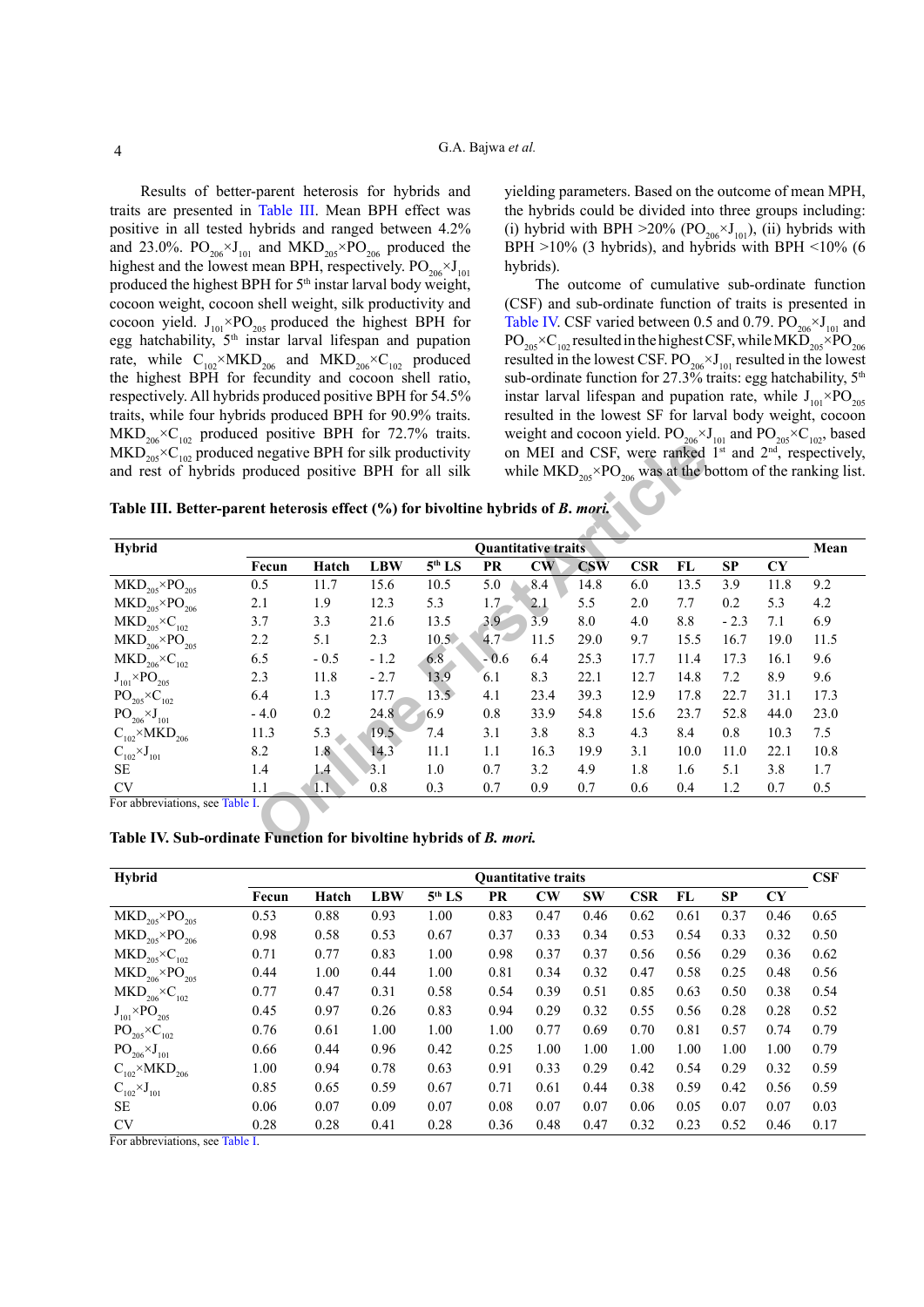The superior silkworm strains that can withstand adverse environmental conditions and produce greater silk are evolved through artificial selection and hybridization or both. Apart from improving productivity, hybridization is necessary to set aside the degenerating effect of recurrent rearing and protecting gene erosion. The superior strains/ hybrids are identified using either of the three genetic parameters: general combining ability, special combining ability or heterosis for important biological and silk yielding traits ([Sahan, 2020\)](#page-6-9). Biological and silk yielding traits are under multiple gene control and are also affected by nutrition and rearing conditions [\(Mirhosseini](#page-6-12) *et al*[., 2005;](#page-6-12) Zhao *et al*., 2007; Hemmatabadi *et al*., 2016). In present study both, parental strains and hybrids were subjected to same environmental and nutrition conditions, hence any difference in biological and silk yielding traits is assigned to their genetic constitution.

Many methods are applied to assess heterosis including: multiple evaluation index, mid-parent heterosis and better-parent heterosis (Ghazy, 2012; Fouad, 2020). Among these, MEI is a simple statistical application that identifies important economic and robust strains by giving equal weightage to the quantitative traits. According to [Ghazy \(2014\),](#page-5-12) strains that produce MEI >50 are considered of high economic importance. The under study hybrids produce MEI >50, thus indicate that all hybrids have high economic importance. MEI of hybrids varies from 51.4 to 63.2 and that of parental strains from 36.8 to 45.3. Similarly, EI of different quantitative traits varies from 41.5 to 76.0. EI is relatively greater for silk yielding traits compared to biological traits. The present MEI values are broadly comparable with earlier reported by Bhat *et al*[. \(2018\)](#page-5-14); Sajgotra and Gupta (2018), and Alam *et al*[. \(2020\)](#page-5-15). Bhat *et al*[. \(2018\)](#page-5-14) reported MEI between 45.16 and 56.86 for 18 pure and hybrid strains. Sajgotra and Gupta reported MEI from 31.38 to 57.51 for ten bivoltine hybrids, while Alam and co-workers found MEI between 42.98 and 61.66. All these researchers found variably higher EI values for pupation rate, cocoon weight, cocoon shell weight, cocoon shell ratio, cocoon yield and filament length. The difference between present MEI values and that earlier reported by different researchers may be explained in terms of different genetic constitutions and rearing conditions. Because biological and silk yielding traits are influenced, inter alia by environmental conditions, rearing season, nutrition and genetic constitution of the strains [\(Rahmathulla, 2012](#page-6-14)). The present findings further reveal that Chinese parental strains ( $PO_{205}$ ,  $PO_{206}$  and  $C_{102}$ ) give relatively more productive hybrid combinations either with Japanese parental strains or among themselves.

The poor performance of Japanese strains and their combinations may be due to unfavourable environmental conditions. Previously, [Rahmathulla \(2012\)](#page-6-14) reported poor performance of Japanese bivoltine strains under tropical conditions.

2007; Hemmatabadi *et al.*, 2016). corroboration with Talebi and Su parental strains and hybrids were (2012) and Fouad (2020). Talebi connental and nutrition conditions, found the highest heterotic eff biological and silk The present hybrids produce positive mean MPH and BPH. The MPH was positive for all under study traits except for silk productivity in  $MKD_{205} \times C_{102}$ . Whereas, six hybrids produce positive BPH for all quantitative traits. BPH was positive for  $5<sup>th</sup>$  instar larval lifespan, cocoon weight, cocoon shell weight, cocoon shell ratio, filament length and cocoon yield. MKD<sub>206</sub> $\times$ C<sub>102</sub> produces a negative BPH for 27.3% traits, i.e. the egg hatchability, larval body weight and pupation rate. These findings are broadly in corroboration with [Talebi and Subramanya \(2009\);](#page-6-15) [Ghazy](#page-5-8) (2012) and Fouad (2020). [Talebi and Subramanya \(2009\)](#page-6-15) found the highest heterotic effect on cocoon weight, cocoon shell weight, cocoon shell ratio and filament length, while Ghazy (2012) found positive MPH in 14 hybrids for biological and silk yielding traits and positive BPH in majority of the hybrids for economic cocoon characters. Similarly, Fouad (2020) reported positive heterosis over respective mid-parent and better-parent values in six hybrids for cocoon weight, cocoon shell weight, cocoon shell ratio, silk productivity and pupal weight. He could not, however, find a hybrid with positive BPH for all tested 14 biological and silk yielding traits. The negative heterotic effect may be assigned to higher concentration of nonadditive genes in these genetic combinations as the magnitude of the heterotic effect is regulated by the amount of genes with nonadditive expression (Mai *et al*[., 2021](#page-6-16)). The magnitude of positive heterotic response is inversely related to the amount of nonadditive genes. The present findings and previously reported too show inter-trait large variation in heterosis. This highlights the importance of using maximum quantitative traits preferably widely related for assessing heterosis.

> Heterosis is a genetic parameter used to measure vigour of hybrid genotypes. Theoretically the level of heterosis is directly proportional to the scale of genetic dissimilarity or genetic divergence in parental strains. The inter-specific hybrids produce greater heterosis compared to intra-specific hybrids (Mai *et al*[., 2021](#page-6-16)). Magnitude of heterosis in present hybrids, specifically in  $PO<sub>206</sub> × J<sub>101</sub>$  may be attributed to different levels of genetic divergence in parents. Earlier Bajwa *et al*[. \(2017\)](#page-5-0), using five random amplified polymorphic DNA primers, found a mean genetic similarity distance from 0.124 to 0.943 in current parental strains. They found further that at 66% similarity level,  $J_{101}$ ,  $C_{102}$  and PO<sub>205</sub> were clustered in one group, while  $MKD_{205}$  and  $PO_{206}$  in another group. The current variation in heterosis is further explained in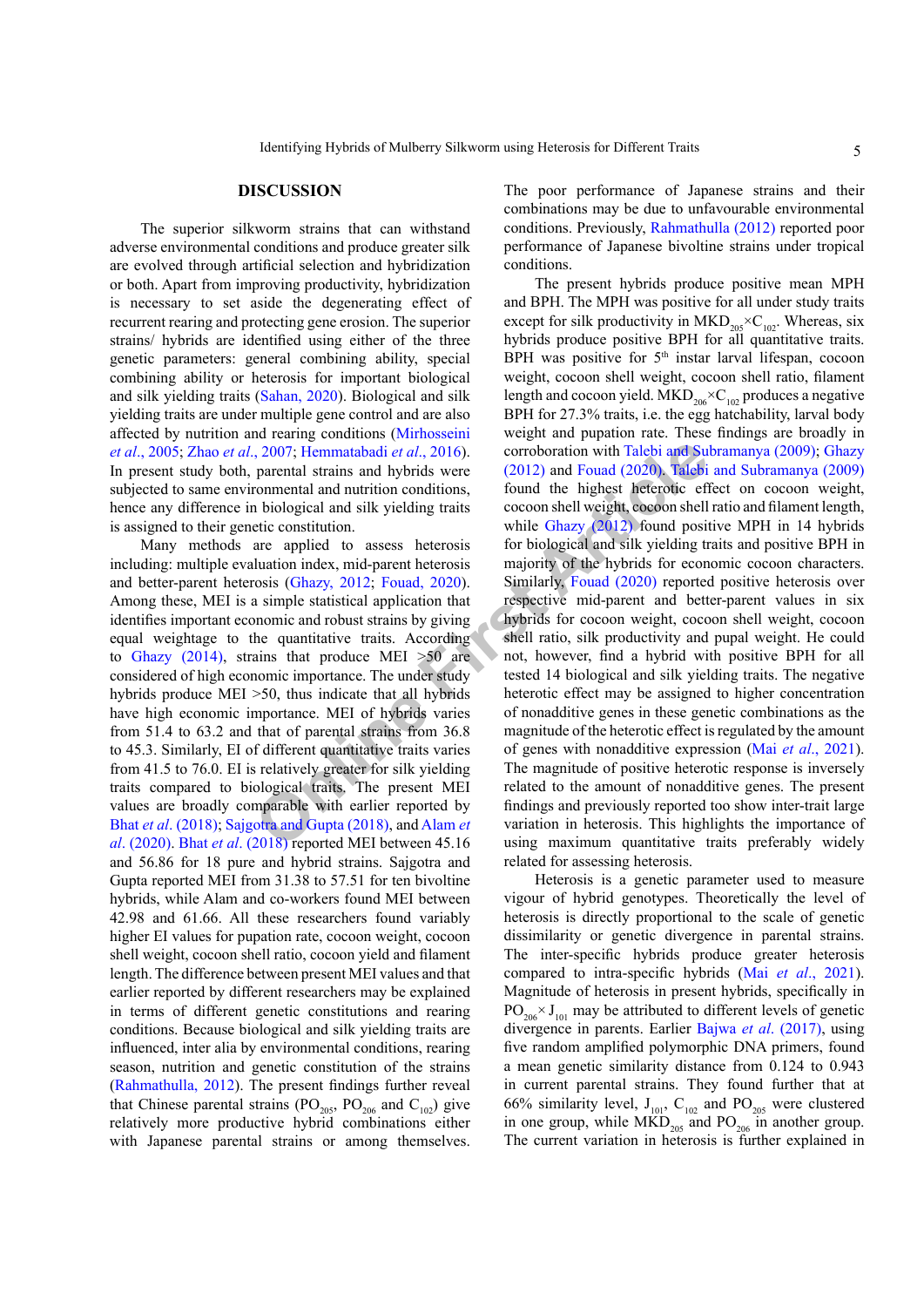terms of combining ability of different parental strains that varies with parents, as well as, with quantitative trait. Previously, Talebi *et al*[. \(2010\)](#page-6-10) recorded different levels of heterosis for larval weight, cocoon weight, cocoon shell weight and shell percentage due to genetic divergence and combining ability in parental lines. Greater genetic divergence and higher combining ability in parents derives greater heterosis.

### **CONCLUSION**

**Solution** A specifical spectrum and better that the specified to biological traits. The compared to biological traits are the characterization of *Bom*<br>
variation in MEI, MPH, and BPH and BPH and the specified critical sp Our findings show a significant heterosis in the hybrids. Hybrid  $PO_{206} \times J_{101}$  increases mean vigour by 27.5% and 23.0% over the mid-parent value and better-parent  $(PO<sub>206</sub>)$ , respectively. Moreover,  $PO_{206} \times J_{101}$  improved cocoon shell weight by 66.8% and 54.8% over mid-parents and better parent, respectively. Broadly, heterosis effect was greater in silk yielding traits compared to biological traits. The intra and inter hybrid variation in MEI, MPH, and BPH for different traits shows enough genetic diversity and different levels of combining ability in the parental strains. Based on present findings of MEI, MPH, BPH and CSF,  $PO_{206}xJ_{101}$  is ranked 1<sup>st</sup> and recommended for field rearing.

### **ACKNOWLEDGEMENTS**

Authors acknowledge the financial support of Government of Khyber Pakhtunkhwa provided through Annual Development Programme under Project titled "Mapping, Digitization, Value Addition and Marketing of NTFP in Collaboration with NTFP Directorate Forest Department" (Scheme code: 386/180436).

*Statement of conflıct of interest*

The authors have declared no conflict of interest.

## **REFERENCES**

- <span id="page-5-15"></span>Alam, K., Misro, S.K., and Sivaprasad, V., 2020. Studies on evaluation and identification of suitable bivoltine hybrids (*Bombyx mori* L.) for better productivity in Odisha. *J. Pharmacogn. Phytochem*., **9**: 990-994.
- <span id="page-5-0"></span>Bajwa, G.A., Ahmed, N., Shah, S.H., and Adnan, M., 2017. Genetic diversity analysis of mulberry silkworm (*Bombyx mori*) strains using RAPD markers*. J. Anim. Pl. Sci*., **27**: 575-581.
- <span id="page-5-1"></span>Bajwa, G.A., Nawab, Y., Umair, M., and Rizwan, Z., 2019. Techno-mechanical properties of cocoon, raw silk and filament of two mulberry silkworm (*Bombyx mori* L.) strains. *Materialwiss. Werkstofftech*., **50**: 1287-1294. [https://doi.](https://doi.org/10.1002/mawe.201800052) [org/10.1002/mawe.201800052](https://doi.org/10.1002/mawe.201800052)
- <span id="page-5-14"></span>Bhat, S.A., Farooq, M., Khan, I.L., Kukiloo, F.A., and Sahaf, K.A., 2018. Selection of the silkworm *Bombyx mori* L. breeding resource material. *Int. J. Curr. Microbiol. appl. Sci*., **7**: 1612-1617. [https://](https://doi.org/10.20546/ijcmas.2018.702.194) [doi.org/10.20546/ijcmas.2018.702.194](https://doi.org/10.20546/ijcmas.2018.702.194)
- <span id="page-5-11"></span>Bukhari, S.S.B., Bajwa, G.A., and Ali, M., 2008. Genetic manifestation of heterosis in hybrid breeds of mulberry silkworm, *Bombyx mori*. *Pak. J. For*., **58**: 66-76.
- <span id="page-5-10"></span>Fouad, T.A., 2020. Heterosis evaluation of some local and imported hybrids of silkworm, *Bombyx mori*  L. *Egypt. Acad. J. biol. Sci.*, **13**: 77-95. [https://doi.](https://doi.org/10.21608/eajbsa.2020.80073) [org/10.21608/eajbsa.2020.80073](https://doi.org/10.21608/eajbsa.2020.80073)
- <span id="page-5-4"></span>Furdui, E., Marghitas, L., Dezmirean, D., Pasca, I., Pop, I., Erler, S. and Schluns, E.A., 2014. Genetic characterization of *Bombyx mori* (Lepidoptera: Bombycidae) breeding and hybrid lines with different geographic origins. *J. Insect. Sci*., **14**: 1-6. <https://doi.org/10.1093/jisesa/ieu073>
- <span id="page-5-8"></span>Ghazy, U.M., 2012. Estimation of hybrid vigor of some Egyptian single local hybrids of mulberry silkworm, *Bombyx mori* L. *Int. J. Indust. Ent*., **25**: 147-151. <https://doi.org/10.7852/ijie.2012.25.2.147>
- <span id="page-5-12"></span>Ghazy, U.M., 2014. Modifications of evaluation index and subordinate function formulae to determine superiority of mulberry silkworm crosses. *J. Basic appl. Zool*., **67**: 1-9. [https://doi.org/10.1016/j.](https://doi.org/10.1016/j.jobaz.2014.01.002) jobaz.2014.01.002
- <span id="page-5-9"></span>Ghazy, U.M., Fouad, T.A., and Haggag, K., 2017. New double hybrids of mulberry silkworm, *Bombyx mori* L. to be suitable for change caused in Egyptian climate. *Int. J. appl. Res*., **311**: 9-17.
- <span id="page-5-5"></span>Gjedrem, T., 2005. *Selection and breeding programs in aquaculture*. Springer Dordrecht, New York, USA. <https://doi.org/10.1007/1-4020-3342-7>
- <span id="page-5-13"></span>Gower, J.C., 1971. A general coefficient of similarity and some of its properties. *Biometrics*, **27**: 857-871. <https://doi.org/10.2307/2528823>
- <span id="page-5-3"></span>Hemmatabadi, R.N., Seidavi, A.R., and Gharahveysi, S., 2016. A review on correlation, heritability and selection in silkworm breeding. *J. appl. Anim. Res*., **44**: 9-23. [https://doi.org/10.1080/09712119.2014.9](https://doi.org/10.1080/09712119.2014.987289) [87289](https://doi.org/10.1080/09712119.2014.987289)
- <span id="page-5-2"></span>Holland, C., Numata, K., Rnjak-Kovacina, J., and Seib, F.P., 2019. The biomedical use of silk: Past, present, future. *Adv. Hlthc. Mater*., **8**: 1800465. [https://doi.](https://doi.org/10.1002/adhm.201800465) [org/10.1002/adhm.201800465](https://doi.org/10.1002/adhm.201800465)
- <span id="page-5-7"></span>Jalali, E.V., Seidavi, A.R., and Lavvaf, A., 2011. Hybrid and hybridization as appropriate tool for silkworm production improvement: A review. *J. Fd. Agric. Environ*., **9**: 992-997.
- <span id="page-5-6"></span>Kang, P.D., Sohn, B.H., Lee, S.U., Kim, M.J., Jung, I.Y.,